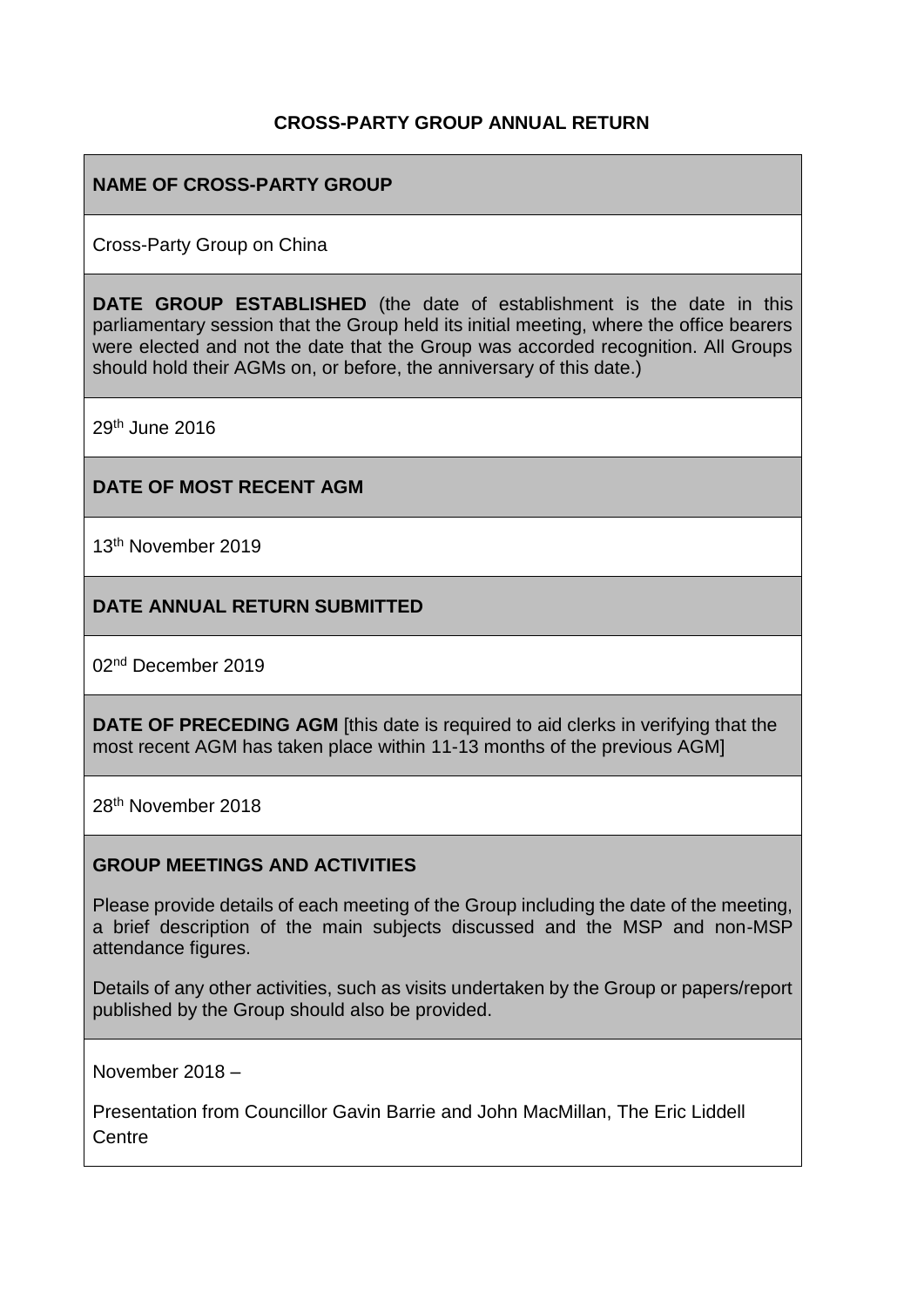MSP's attendees: 3

Non-MSP attendees: 27

January 2019 –

Presentation from Edinburgh Chinese Community School and Grangemouth High **School** 

MSP's attendees: 4

Non-MSP attendees: 27

March 2019 –

Presentation from David Birrell, Asia Scotland Institute, Scott Johnstone, Scottish Life Sciences Association, Stuart Hamilton, Scottish Chambers of Commerce, Professor Natascha Gentz, the Confucius Institute for Scotland

MSP's attendees: 2

Non-MSP attendees: 36

May 2019 –

Presentation from Simon Macauley SCEN and James Brodie, China Britain Business Council. Speech from Olivia Contini, Lasswade High School, and Mr. Gallagher, Holy Family Primary School

MSP's attendees: 1

Non-MSP attendees: 29

November 2019 –

Presentation from Consul General of China to Scotland Ma Qiang. Speech from Jessica Guo, AACCEE, and Mr. Dongpu Zhang, Luokung Technology Corp.

MSP's attendees: 5

Non-MSP attendees: 40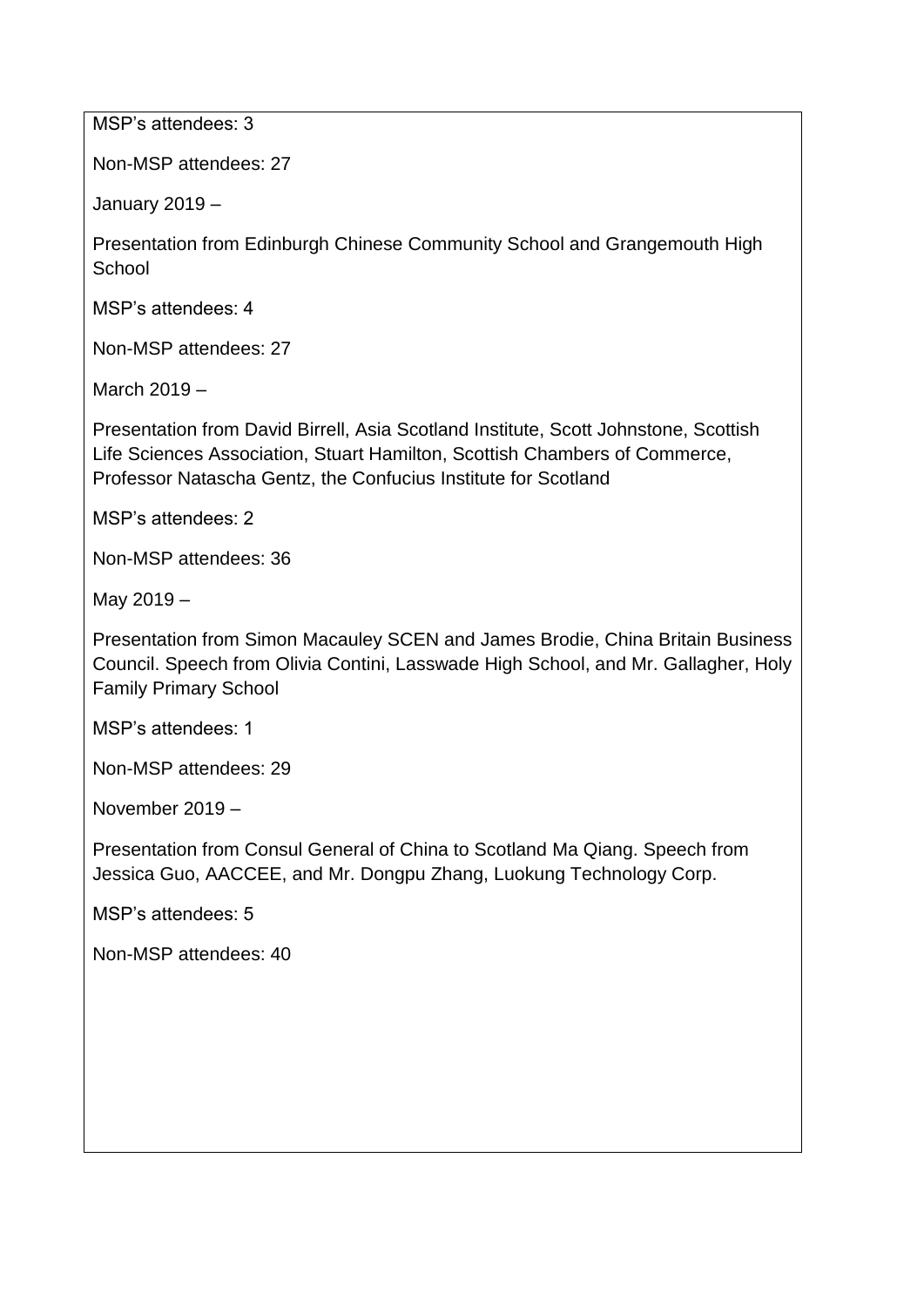# **MSP MEMBERS OF THE GROUP**

Please provide names and party designation of all MSP members of the Group.

Dean Lockhart MSP - Conservative

Colin Smyth MSP - Labour

Mary Fee MSP – Labour

Jackie Baillie MSP - Labour

Neil Bibby MSP - Labour

Claudia Beamish MSP - Labour

Annie Wells MSP - Conservative

John Scott MSP - Conservative

Gil Paterson MSP – SNP

## **NON-MSP MEMBERS OF THE GROUP**

For organisational members please provide only the name of the organisation, it is not necessary to provide the name(s) of individuals who may represent the organisation at meetings of the Group.

| <b>Individuals</b> | James Anderson         |
|--------------------|------------------------|
|                    | Nigel Archdale         |
|                    | Alex Avramenko         |
|                    | <b>Eric Balish</b>     |
|                    | lan Baxter             |
|                    | <b>Martin Bell</b>     |
|                    | <b>Anouck Berthier</b> |
|                    | Robert Brennan         |
|                    | James Brodie           |
|                    | Helena Brown           |
|                    | <b>Susan Brown</b>     |
|                    | <b>Michael Burns</b>   |
|                    | Siyi Chen              |
|                    | <b>Sharon Cheng</b>    |
|                    | <b>Roger Collins</b>   |
|                    | <b>Carole Couper</b>   |
|                    | <b>Matt Cross</b>      |
|                    |                        |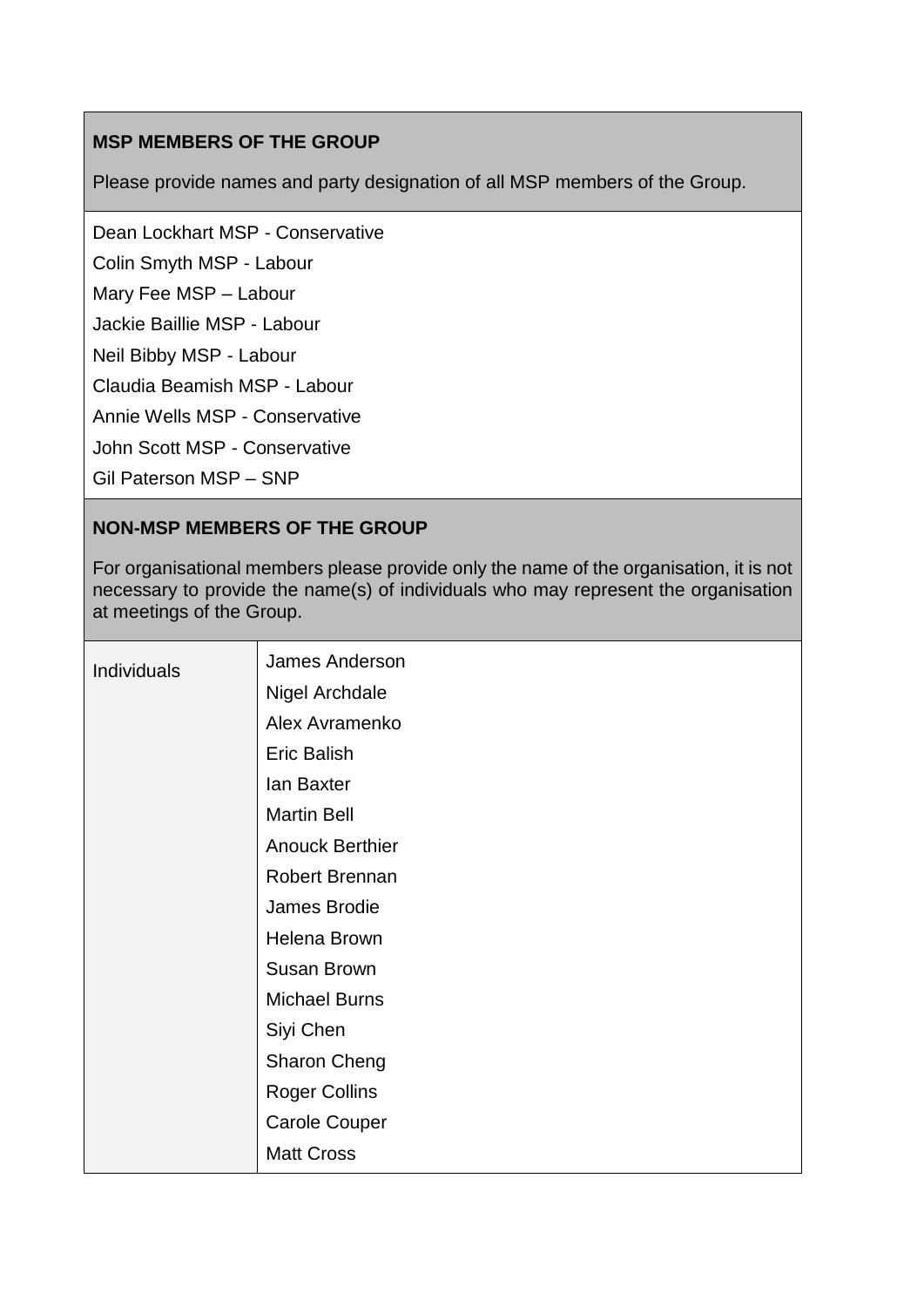| <b>Robert Dalzell</b>        |
|------------------------------|
| Jane Davidson                |
| Jim Dixon                    |
| Feyrouz Djabali              |
| Gari Don                     |
| Jane Duckett                 |
| Carolyn Dunion               |
| <b>Tariq Durrani</b>         |
| <b>Barbara Fennell-Clark</b> |
| Sheila Forbes                |
| <b>Helen Ford</b>            |
| <b>Yuwen Fortune</b>         |
| Linda Fu                     |
| Natascha Gentz               |
| Yu Gonghua                   |
| lan Gow                      |
| <b>Katy Gow</b>              |
| <b>Cathy Gu</b>              |
| Jessica Guo                  |
| Michael Xin Guo              |
| Alexia Haramis               |
| <b>Alistair Hamilton</b>     |
| Megan Hammell                |
| <b>Ross Haston</b>           |
| <b>Matthew Heap</b>          |
| <b>Nigel Hedley</b>          |
| <b>Caroline Henderson</b>    |
| Jocelyn Heron                |
| <b>Edmund Hoffie</b>         |
| Loki Holbourn                |
| <b>Zhang Hong</b>            |
| Isabel Hui Lui               |
| Isabella Jackson             |
| Meryl James                  |
| Richard Jin (Jin Ri)         |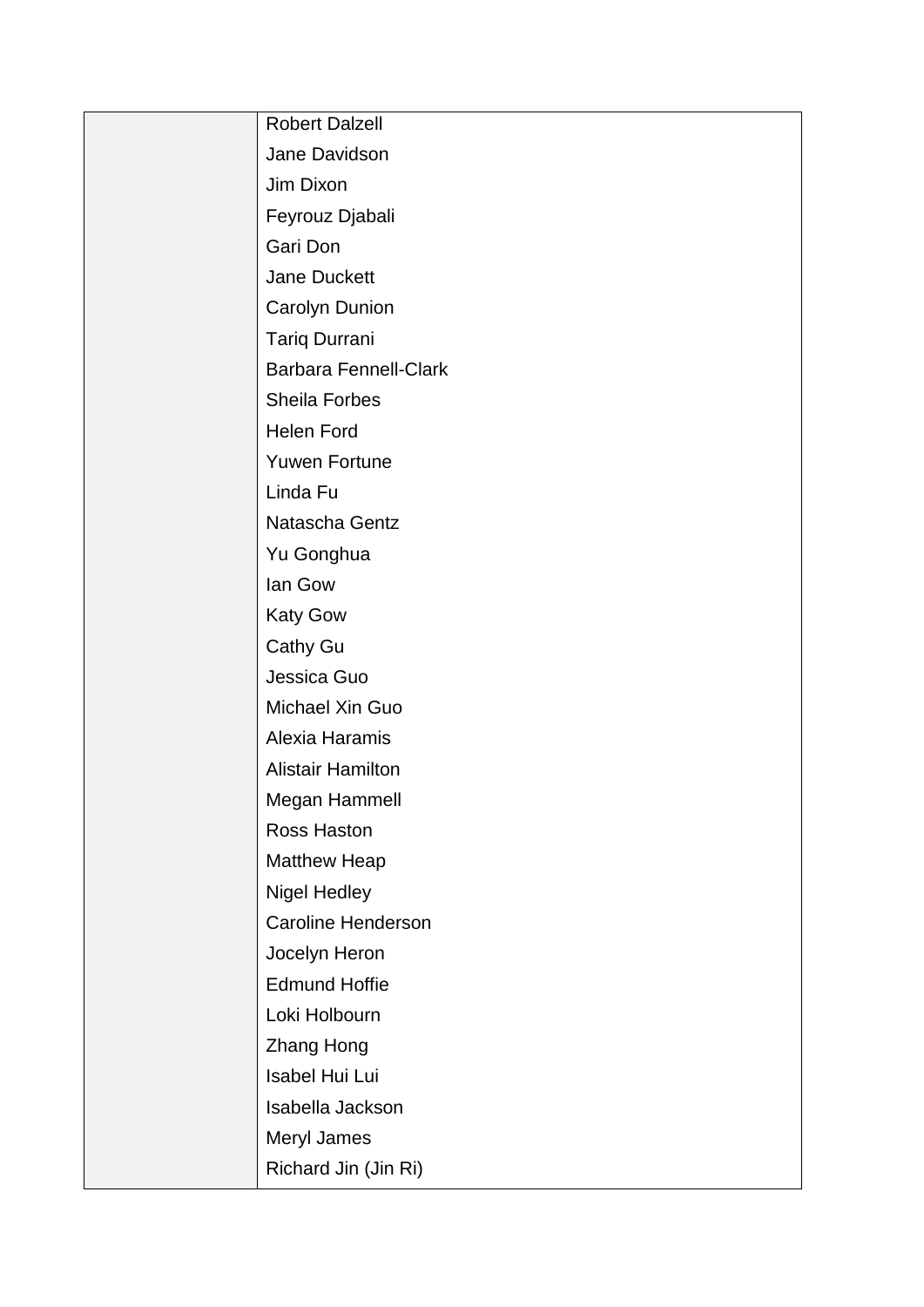| Owen Kelly                |
|---------------------------|
| <b>Greg Kennedy</b>       |
| Savanna Kenny             |
| Jamie Kerr                |
| Alick Kitchin             |
| Marcus Kneen              |
| Peter Kwok                |
| <b>Christopher Land</b>   |
| Xiang Li                  |
| Fan Lin                   |
| Wei Lin                   |
| Orchid Liu                |
| <b>Catriona Llanwarne</b> |
| Elaine Logan              |
| Lindesay Low              |
| Martin Low                |
| Aofei Lu                  |
| Linus Liu                 |
| Mike Lynch                |
| Ping Ma                   |
| Simon Macaulay            |
| <b>Catriona MacDonald</b> |
| Eoghann MacColl           |
| <b>Donald MacDonald</b>   |
| <b>Andrew Mackie</b>      |
| Helen Mackie              |
| Nick Mackie               |
| Fiona Maclean             |
| James MacMillan           |
| Farai Magodo              |
| <b>Clare Maitland</b>     |
| <b>Henry Maitles</b>      |
| <b>Judith McClure</b>     |
| Jim McColm                |
| Susie McCosh              |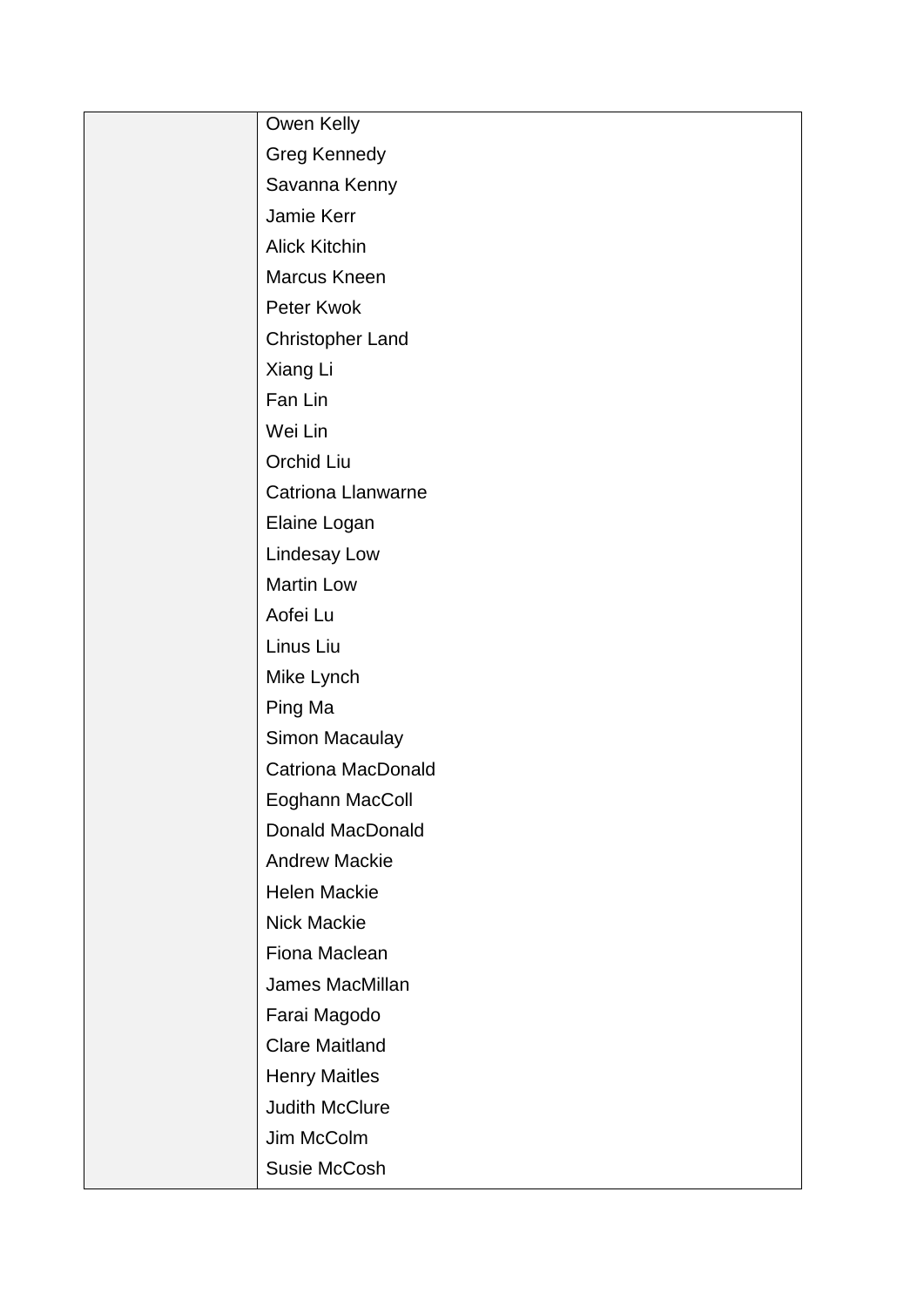| Archie McGlynn            |
|---------------------------|
| Petra MClay               |
| John McKenzie             |
| <b>Judith McKerrecher</b> |
| Shaun McPhee              |
| <b>Colin Mitchell</b>     |
| <b>Rosemary Mitchell</b>  |
| Leigh Morris              |
| <b>Tim Musson</b>         |
| Kam Leung Ng (Tommy)      |
| Wing-Sie Ng               |
| Wing-Yan Ng               |
| Lola Nicolas              |
| Ruairidh Nicolson         |
| Gordon Ogilvie            |
| Margie Ogilvie-Stuart     |
| Patrick O'Kane            |
| <b>Fiona Pate</b>         |
| Siobhan Paterson          |
| <b>Graeme Pearson</b>     |
| <b>Adam Purvis</b>        |
| <b>Shilong Quo</b>        |
| Douglas Rae               |
| Jim Reid                  |
| <b>Lindsay Rinning</b>    |
| <b>Andrew Ritchie</b>     |
| Ken Robinson              |
| Alan Salonika             |
| <b>Ellie Sandercock</b>   |
| Jim Scott                 |
| <b>Rachael Scott</b>      |
| <b>John Somers</b>        |
| <b>Marion Sporing</b>     |
| Sean Sproull              |
| Jim Reid                  |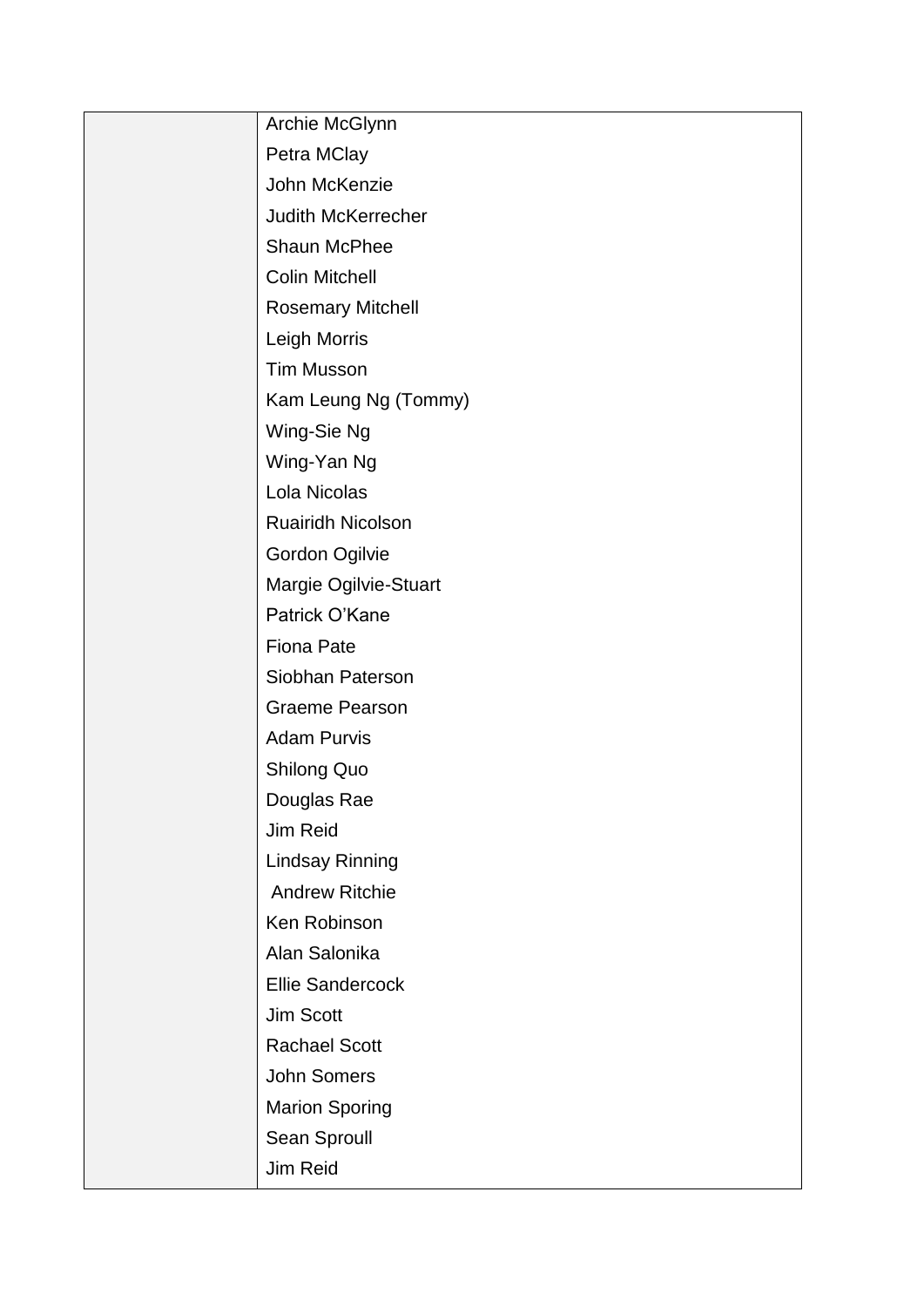|               | Alicia Tawil                                                    |
|---------------|-----------------------------------------------------------------|
|               | Dorothy Thomas                                                  |
|               | <b>Ed Thomson</b>                                               |
|               | <b>Graham Thompson</b>                                          |
|               | <b>James Trolland</b>                                           |
|               | <b>Edward Tsang</b>                                             |
|               | Iain Valentine                                                  |
|               | Ziying Wang                                                     |
|               | <b>Oliver Wessely</b>                                           |
|               | Karin Wilson                                                    |
|               | Jonathan Wilson                                                 |
|               | <b>Andrew Welsh</b>                                             |
|               | Nathan Woolley                                                  |
|               | Alan Wright                                                     |
|               | Jean J. Ye                                                      |
|               | Deborah Yeo                                                     |
|               | Lucy Young                                                      |
|               | Angus Gonghua Yu                                                |
|               | Ping Zhang                                                      |
|               | Dr Hong Zhang                                                   |
|               | Kiren Zubairi                                                   |
| Organisations | Angus Council                                                   |
|               | <b>Apple Green Homes</b>                                        |
|               | Armadale Academy                                                |
|               | <b>Asia Scotland Institute</b>                                  |
|               | <b>Baillie Gifford</b>                                          |
|               | <b>Barclays Corporate</b>                                       |
|               | <b>Blackford Trust</b>                                          |
|               | <b>British Council Scotland</b>                                 |
|               | <b>Burness Paull LLP</b>                                        |
|               | <b>China Britain Business Council Scotland</b>                  |
|               | <b>Clyde Blowers Capital</b>                                    |
|               | Confucius Institute for Scotland at the University of Edinburgh |
|               | Confucius Institute at the University of Glasgow                |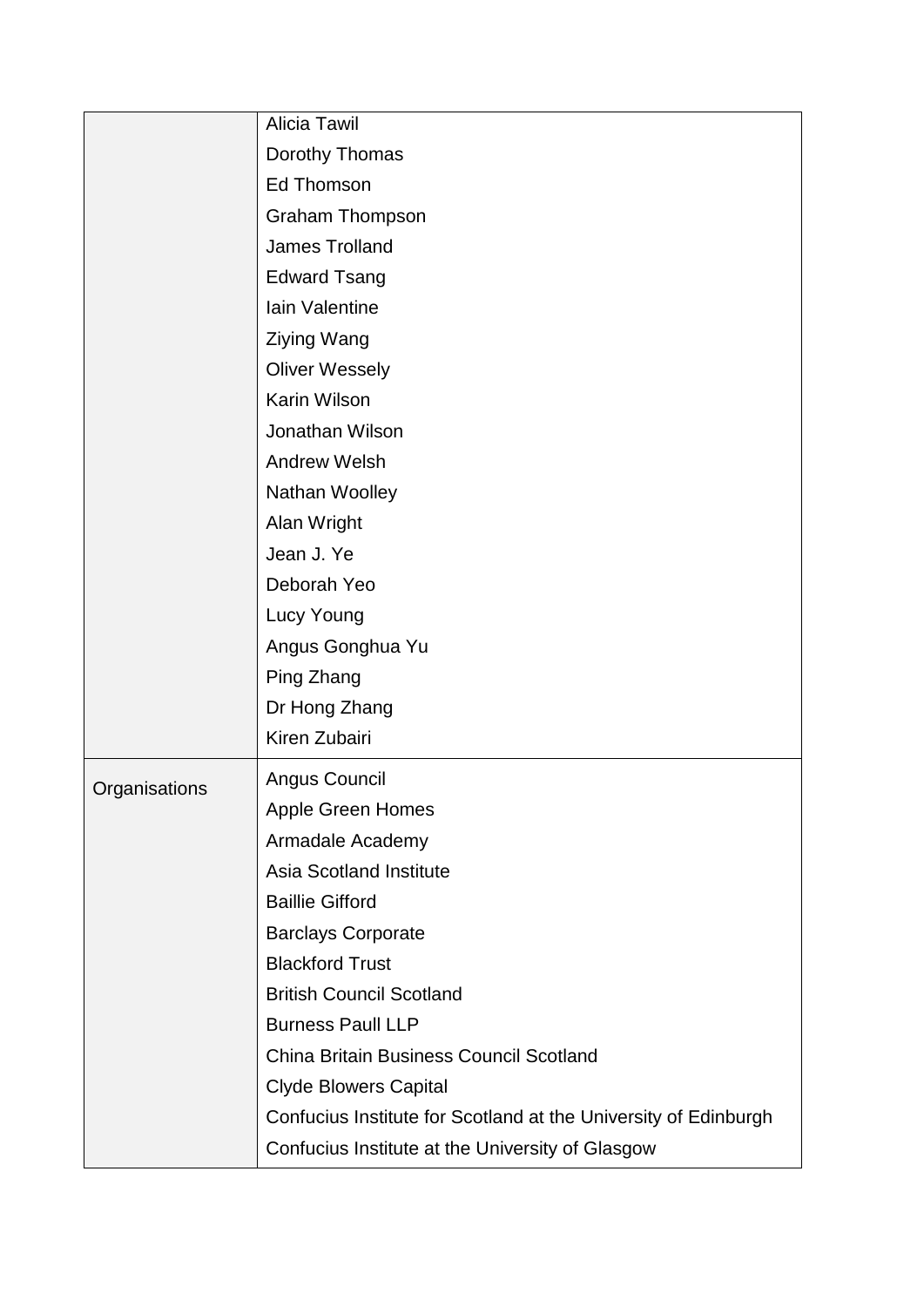| Confucius Institute for Scotland's Schools at the University of<br>Strathclyde      |
|-------------------------------------------------------------------------------------|
| Confucius Institute at the University of Aberdeen                                   |
| Confucius Institute at Heriot-Watt University                                       |
| Department of Asian Studies at the University of Edinburgh                          |
| Dumfries and Galloway College                                                       |
| <b>East Ayrshire Council</b>                                                        |
| <b>Edinburgh Academy</b>                                                            |
| <b>Edinburgh Chamber of Commerce</b>                                                |
| <b>Edinburgh College</b>                                                            |
| <b>Education Scotland</b>                                                           |
| <b>G7 Consultants Ltd</b>                                                           |
| <b>Glasgow Caledonian University</b>                                                |
| <b>Great Wall Consultancy</b>                                                       |
| <b>Heriot-Watt University</b>                                                       |
| Howden Group                                                                        |
| <b>Liberton High School</b>                                                         |
| Loretto School                                                                      |
| <b>Lothian and Borders Police</b>                                                   |
| <b>MacLean Commercial Consultancy</b>                                               |
| <b>North Lanarkshire Council</b>                                                    |
| <b>Positive Solutions (Glasgow)</b>                                                 |
| <b>Repsol Neuvas Energias UK Limited</b>                                            |
| <b>Ricefields Arts Centre</b>                                                       |
| <b>Ridrum International</b>                                                         |
| Royal Botanic Gardens Edinburgh                                                     |
| Royal Zoological Society of Scotland                                                |
| <b>Scotland China Education Network (SCEN)</b>                                      |
| <b>Scottish Borders Council</b>                                                     |
| Scottish Centre for Chinese Social Science Research at the<br>University of Glasgow |
| Scotland's Rural College (SRUC)                                                     |
| Scottish Development International                                                  |
| <b>Scottish Financial Enterprise</b>                                                |
| St George's School Edinburgh                                                        |
|                                                                                     |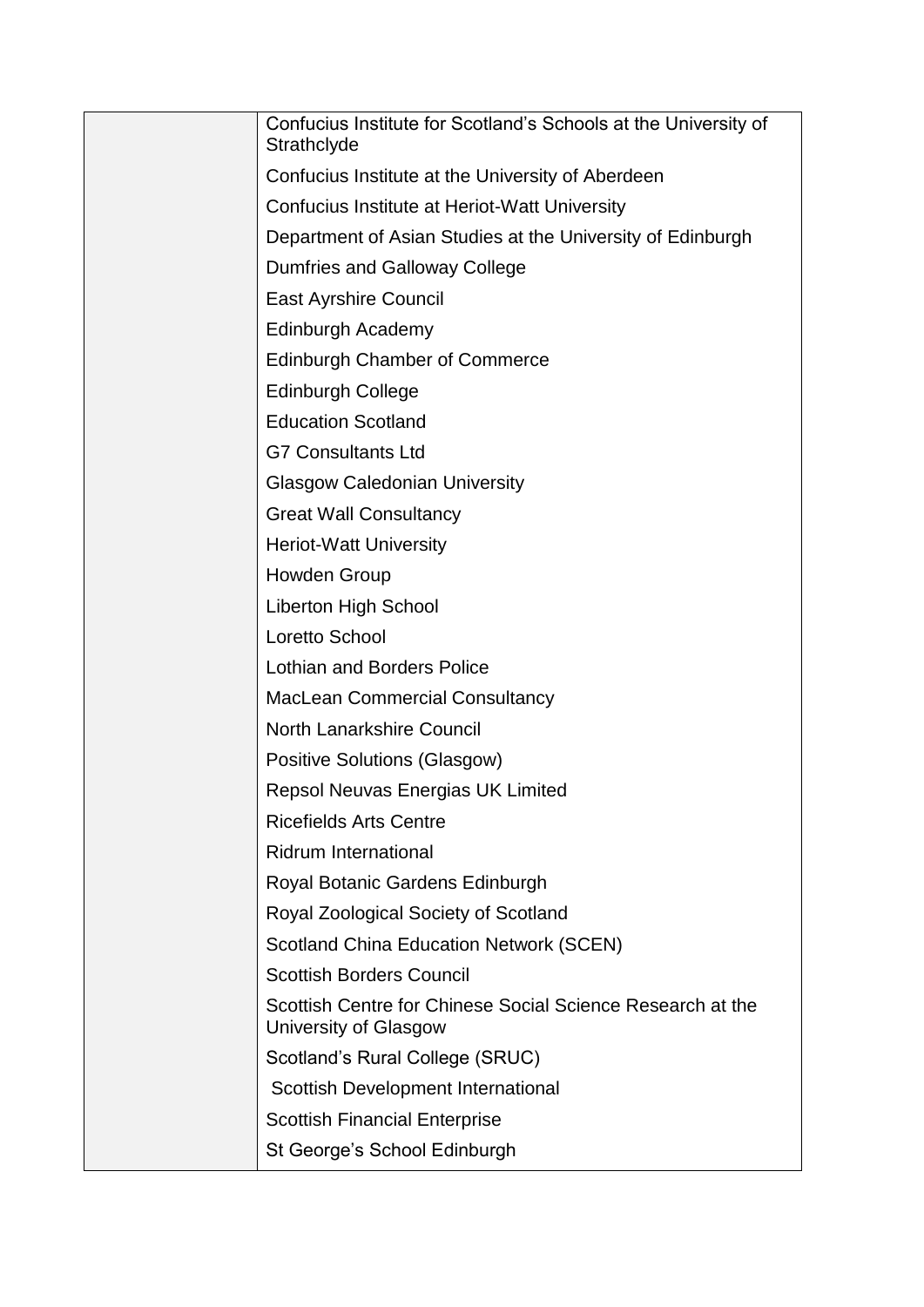| Scotch Whisky Association              |
|----------------------------------------|
| <b>Strathclyde University</b>          |
| The Inveralmond Brewery Limited        |
| The University of Abertay Dundee       |
| The University of Edinburgh            |
| The University of Glasgow              |
| The University of the West of Scotland |
| <b>Thorntons Law LLP</b>               |
| Young Chinese Professionals            |
| The Power of Youth                     |

## **GROUP OFFICE BEARERS**

Please provide names for all office bearers. The minimum requirement is that two of the office bearers are MSPs and one of these is Convener – beyond this it is a matter for the Group to decide upon the office bearers it wishes to have. It is permissible to have more than one individual elected to each office, for example, co-conveners or multiple deputy conveners.

| Convener               | Dean Lockhart MSP |
|------------------------|-------------------|
| <b>Deputy Convener</b> | Colin Smyth MSP   |
| Secretary              | Siyi Chen         |
| <b>Treasurer</b>       | N/A               |

# **FINANCIAL BENEFITS OR OTHER BENEFITS RECEIVED BY THE GROUP**

Please provide details of any financial or material benefit(s) received from a single source in a calendar year which has a value, either singly or cumulatively, of more than £500. This includes donations, gifts, hospitality or visits and material assistance such as secretariat support.

Details of material support should include the name of the individual providing support, the value of this support over the year, an estimate of the time spent providing this support and the name of the organisation that this individual is employed by / affiliated to in providing this support.

Groups should provide details of the date on which the benefit was received, the value of the benefit and a brief description of the benefit.